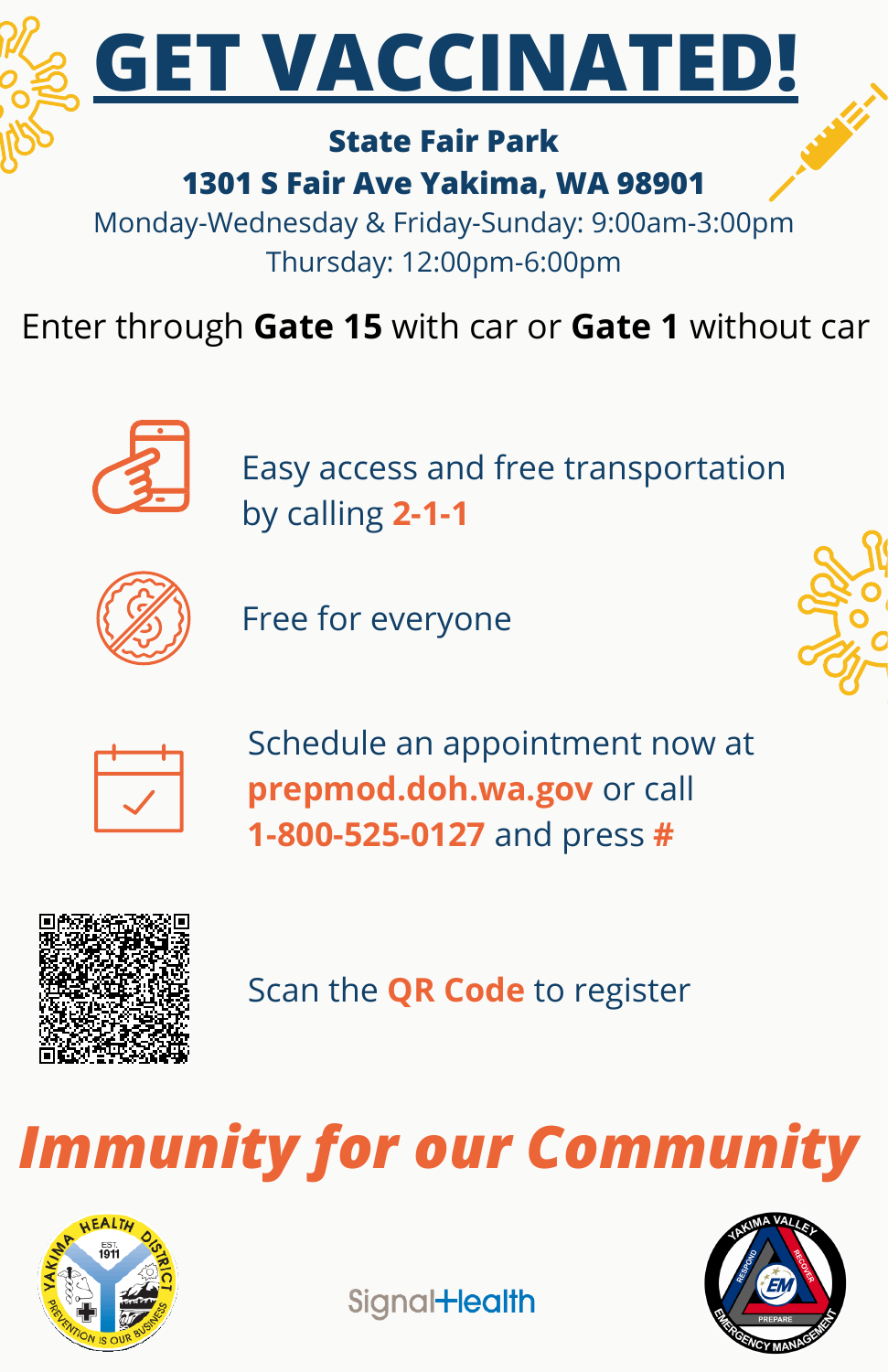

Jueves: 12:00pm-6:00pm

Utiliza la **Entrada 15** con tu auto y la **Entrada 1** si no tienes auto



Acceso fácil y transporte gratuito cuando llaman al **2-1-1**



Gratis para todos





Programa tu cita usando **prepmod.doh.wa.gov** o llama al **1-800-525-0127** y oprime **#**



Tómale una foto al **codigo QR** para registrarte

#### *Inmunidad para nuestra comunidad*



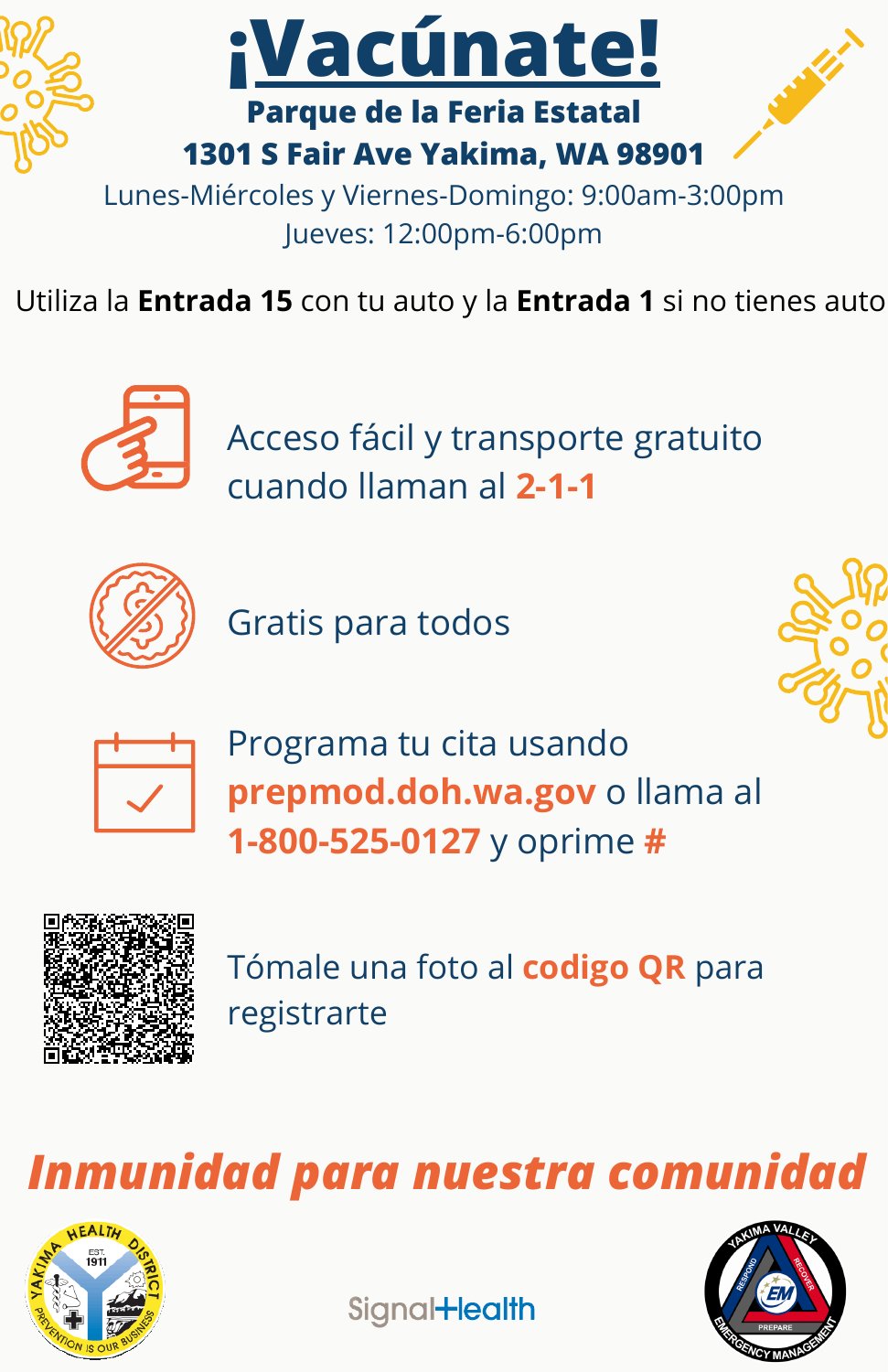

予防接種を受けよう!

**State Fair Park 1301 S Fair Ave Yakima, WA 98901**

月曜日~水曜日、金曜日~日曜日:午前 9 時~午後 3 時 木曜日:午後 12 時~午後 6

時

お車でお越しの場合は **15** 番ゲートから、徒歩の場合は **1** 番ゲートからご入場ください。



アクセスの良さと無料の交通手段 **2-1-1** までお問い合わせください



誰でも無料



以下の方法でアポイントメントを取りまし ょう

**Prepmod.doh.wa.gov 1-800-525-0127**(**#**を押してください)



または **QR** コードをスキャンして登録



イミュニティ

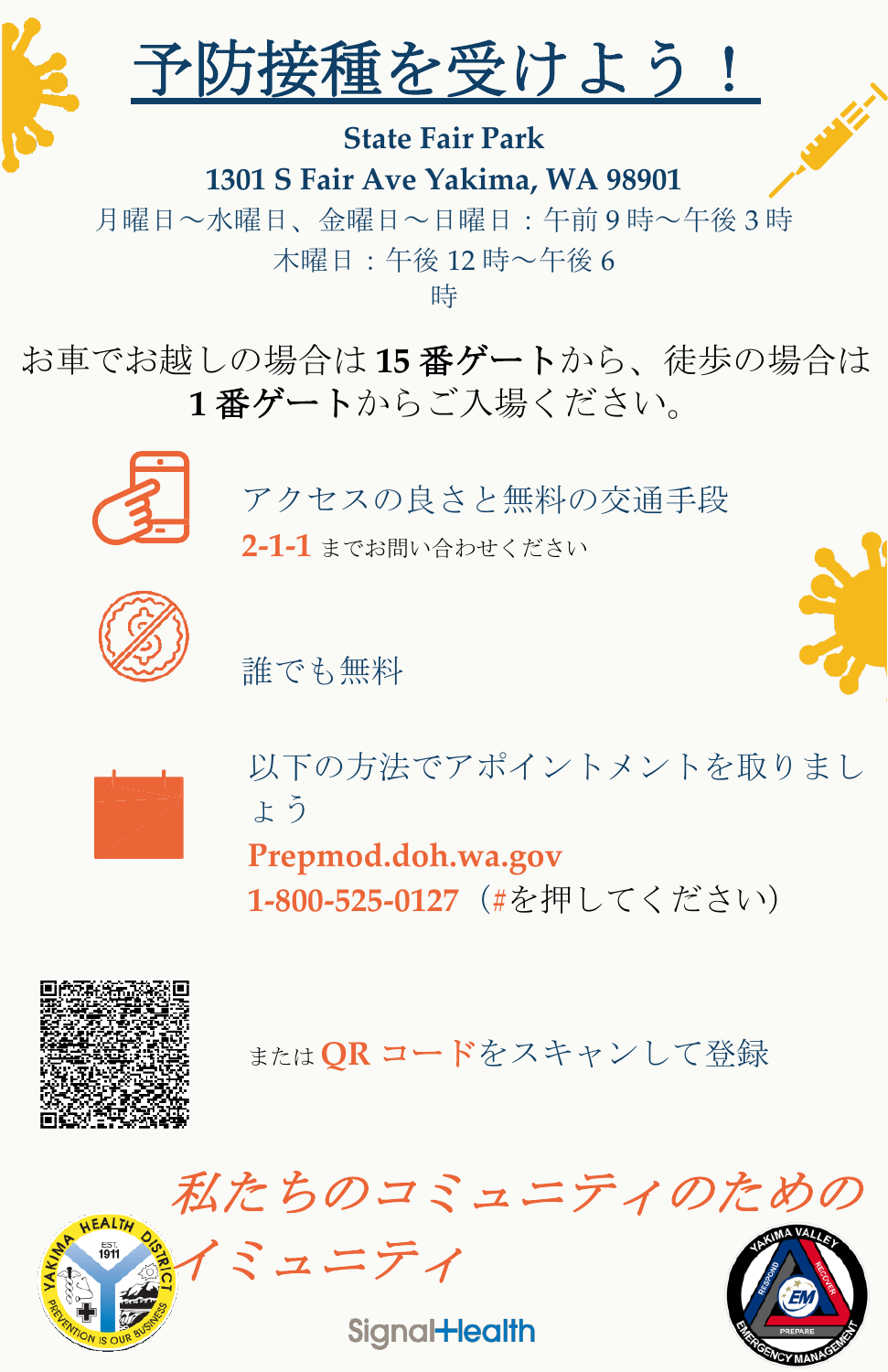

## **MAGPABAKUNA!**

**State Fair Park 1301 S Fair Ave Yakima, WA 98901** Lunes-Miyerkoles at Biyernes-Linggo: 9:00nu-3:00nh Huwebes: 12:00nh-6:00ng

Pumasok sa **Gate 15** kung may sasakyan o sa **Gate 1** kung walang sasakyan



Madaling pagkuha at libreng transportasyon sa pamamagitan ng pagtawag sa **2-1-1**



Walang bayad para sa lahat



Itakda ang pagtitipan ngayon sa **prepmod.doh.wa.gov** o tumawag sa **1-800-525-0127** at pindutin ang **#**



I-skan a n g **QR Code** upang makapagparehistro

*Kaligtasan sa sakit para sa ating Komunidad*



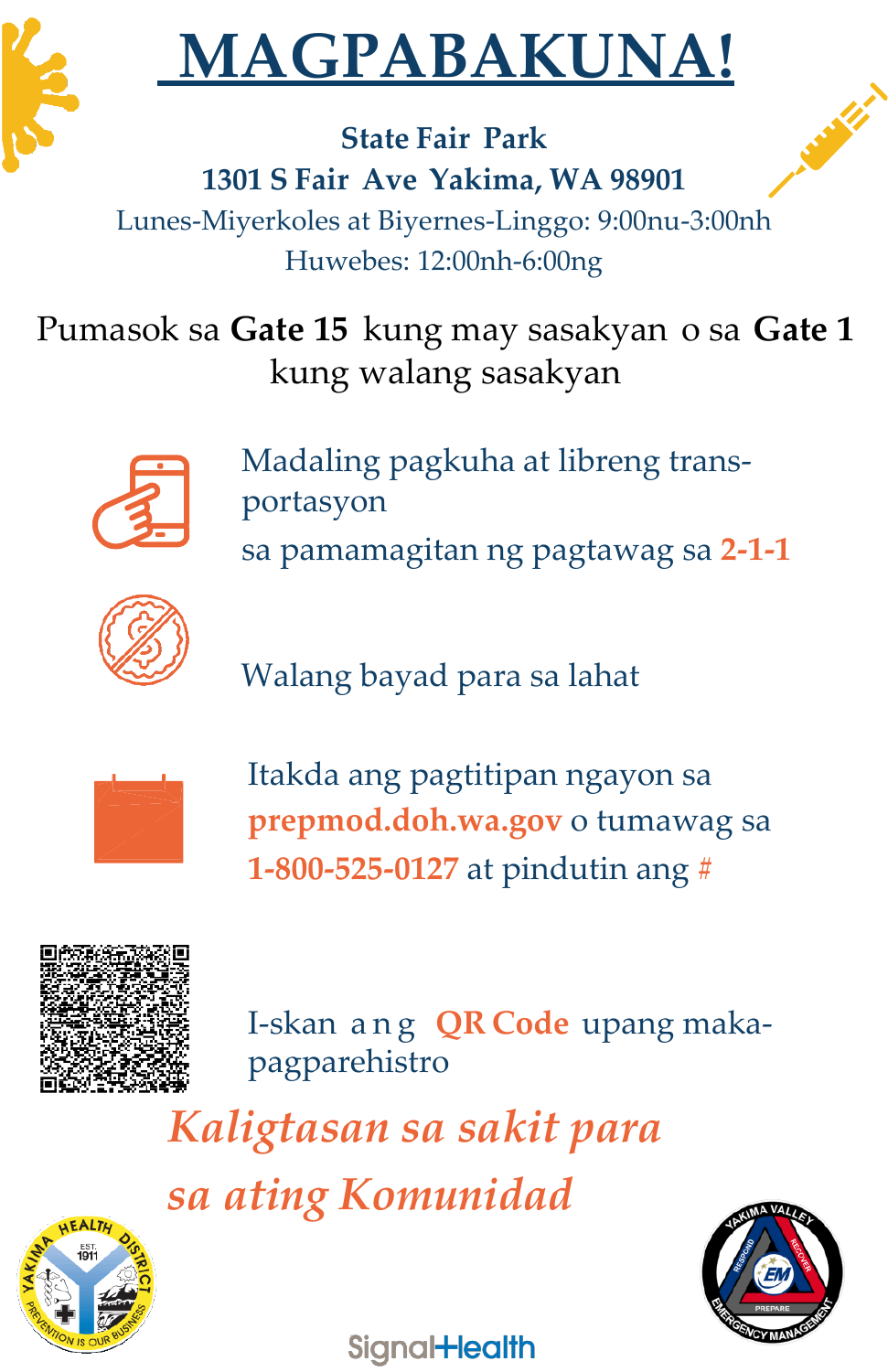

# **CHÍCH VẮC-XIN!**

**State Fair Park 1301 S Fair Ave Yakima, WA 98901** Thứ Hai-Thứ Tư & Thứ Sáu-Chủ Nhật: 9:00am-3:00pm Thứ Năm: 12:00pm-6:00pm

Vào qua **Cổng 15** nếu đi xe hoặc **Cổng 1** nếu không đi xe



Tiếp cận dễ dàng và chuyên chở miễn phí bằng cách gọi **2-1-1**



Miễn phí cho tất cả mọi người



Xếp lịch hẹn ngay tại **prepmod.doh.wa.gov** hoặc gọi **1-800-525-0127** và ấn phím **#**





Scan **Mã QR** để đăng ký

## *Miễn dịch cho Cộng đồng chúng ta*